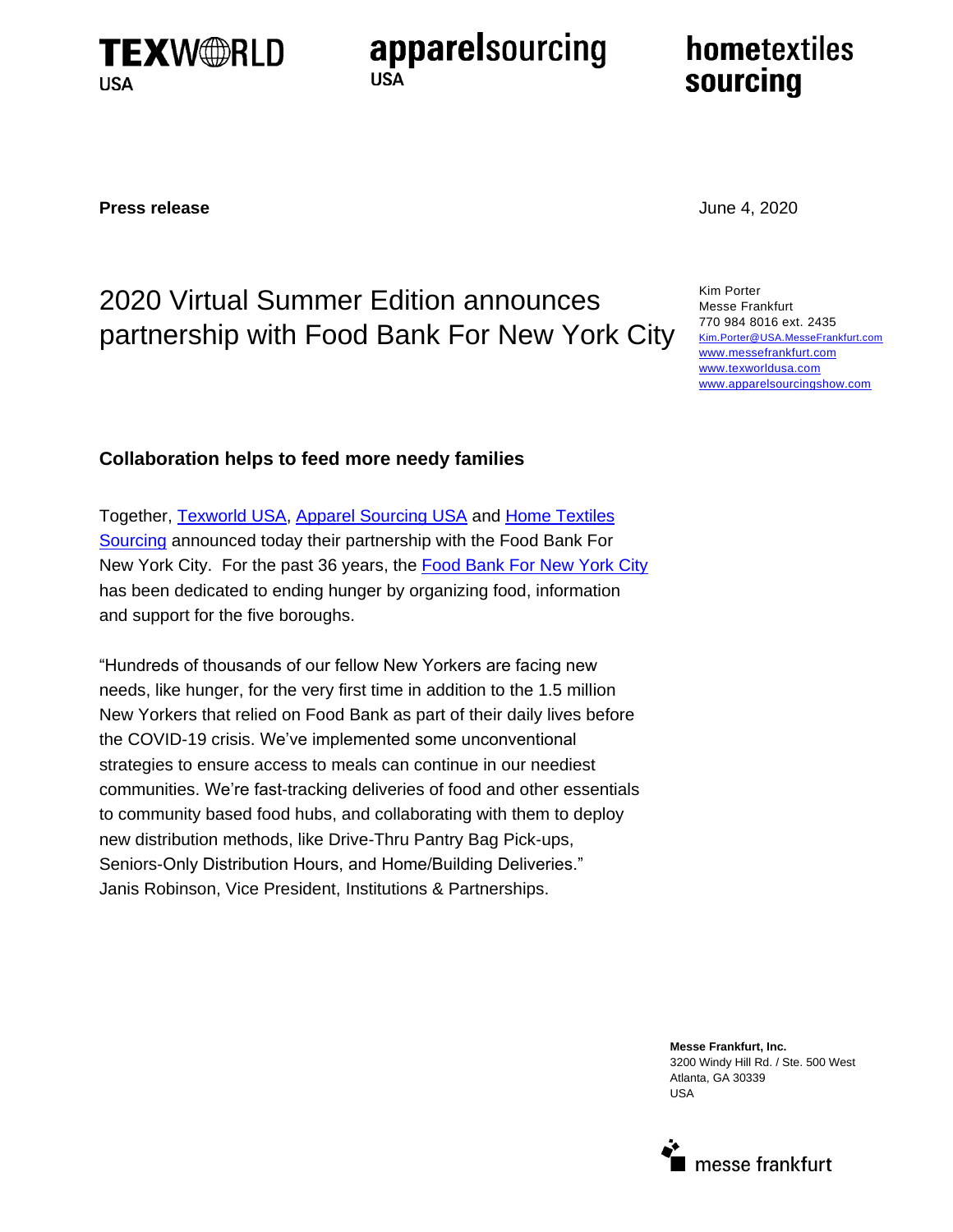

Texworld USA, Apparel Sourcing USA and Home Textiles Sourcing together are creating the International Sourcing Event of the Summer for industry professionals across the globe searching for the latest trends, material innovations and educational insight. For more than a decade, in January and again each July, the fashion capital has opened its arms and supported these events. It is with the same commitment, Texworld USA, Apparel Sourcing USA and Home Textiles Sourcing are reaching out to help those in need. In an effort to feed as many needy New York families as possible, each of these events will make a donation for every registered attendee that participates in the live event, July 21 – 23.

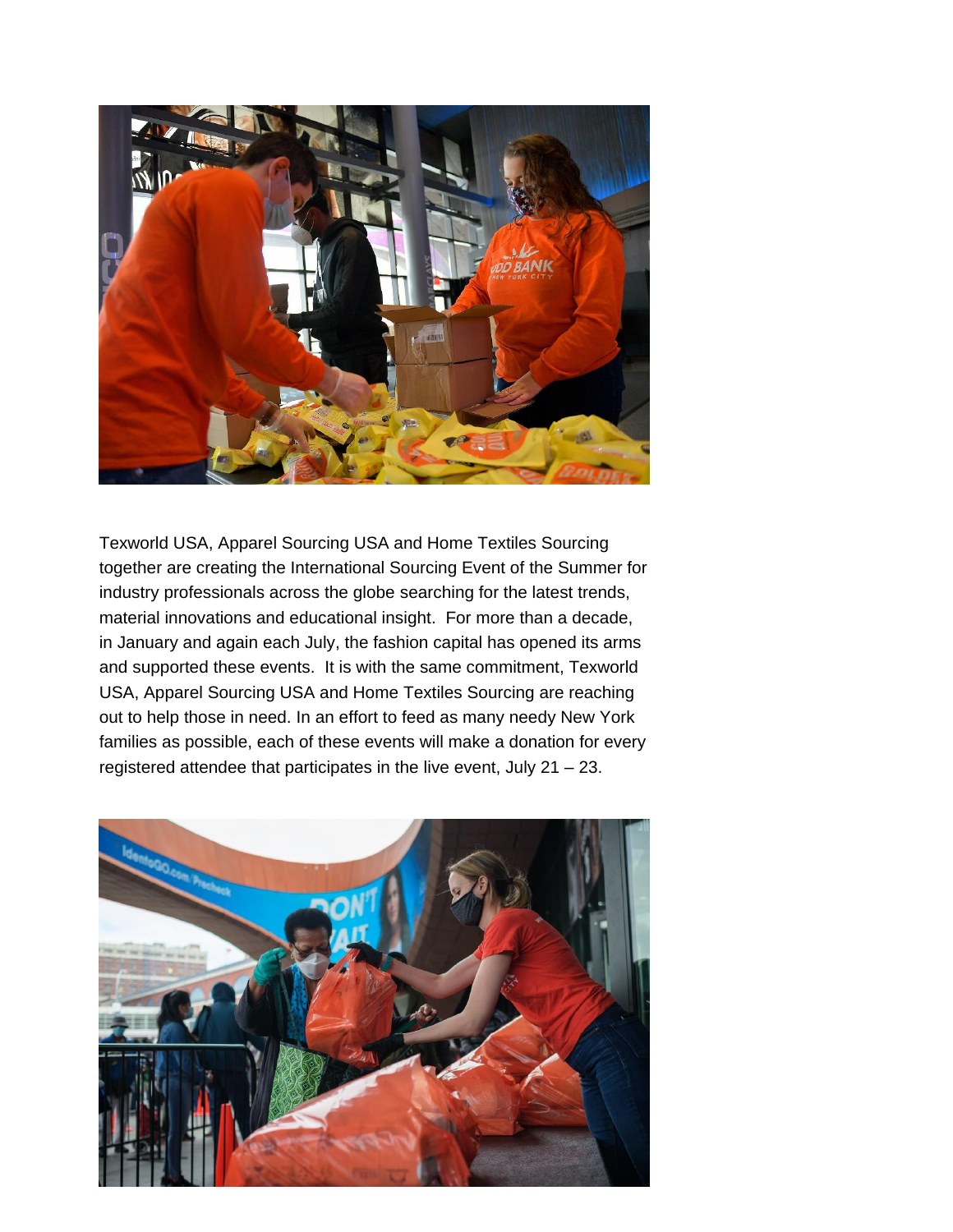"We are extremely pleased to join forces with the Food Bank For New York City. Supporting this magnificent city that has embraced our events since their inception is not only an honor, but a responsibility that we do not take lightly during this crisis, stated Jennifer Bacon, Show Director, Fashion and Apparel. "It is during these unprecedented times that organizations must reaffirm a commitment to serve. We are doing just that with this partnership and again with our own events as we move to a virtual platform for the summer 2020 edition, to ensure that we continue to support the textile sourcing community as well."

**Registration is open.** For more information on any of these events, please visit us online.

#### **Press contact:**

Kim Porter Tel: 678 732 2435 Email: [kim.porter@usa.messefrankfurt.com](mailto:kim.porter@usa.messefrankfurt.com) [Press information and photographic material](https://texworld-usa.us.messefrankfurt.com/new-york/en/press/fotos.html) 

#### **Stay connected:**

[www.facebook.com/texworldusa](http://www.facebook.com/texworldusa) [www.instagram.com/texworldusa](http://www.instagram.com/texworldusa) [www.twitter.com/texworldusa](http://www.twitter.com/texworldusa) [/www.linkedin.com/company/texworld-usa](https://www.linkedin.com/company/texworld-usa)

#### **About Food Bank For New York City**

For 36 years, Food Bank For New York City has been the city's major hunger-relief organization working to end hunger throughout the five boroughs. Nearly one in five New Yorkers relies on Food Bank for food and other resources. Food Bank takes a strategic, multifaceted approach that provides meals and builds capacity in the neediest communities, while raising awareness and engagement among all New Yorkers. Through its network of more than 1,000 charities and schools citywide, Food Bank provides food for more than 61 million free meals per year for New Yorkers in need. Food Bank For New York City's income support services, including food stamps (also known as SNAP) and free tax assistance for the working poor, put more than \$110 million each year into the pockets of New Yorkers, helping them to afford food and achieve greater dignity and independence. Food Bank's nutrition education programs and services empower more than 50,000 children, teens and adults to sustain a healthy diet and active lifestyle on a limited budget. Working toward long-term solutions to food poverty, Food Bank develops policy and conducts research to inform community and government efforts. To learn more about how you can help, please visit [foodbanknyc.org.](http://foodbanknyc.org/?_ga=2.41665122.134975611.1591007098-587563970.1589895616&_gac=1.250744498.1589895616.EAIaIQobChMIzMua0obA6QIVUfDACh1ITw7GEAAYASAAEgLSqfD_BwE) Follow us on Facebook [\(FoodBank4NYC\)](https://www.facebook.com/foodbanknyc), Twitter [\(@FoodBank4NYC\)](https://twitter.com/FoodBank4NYC) and Instagram [\(@FoodBank4NYC\)](http://instagram.com/foodbank4nyc).

#### **Background information on Texworld USA**

Texworld USA is one of the largest sourcing event on the East Coast for apparel fabric buyers, research and product development specialists, designers, merchandisers and